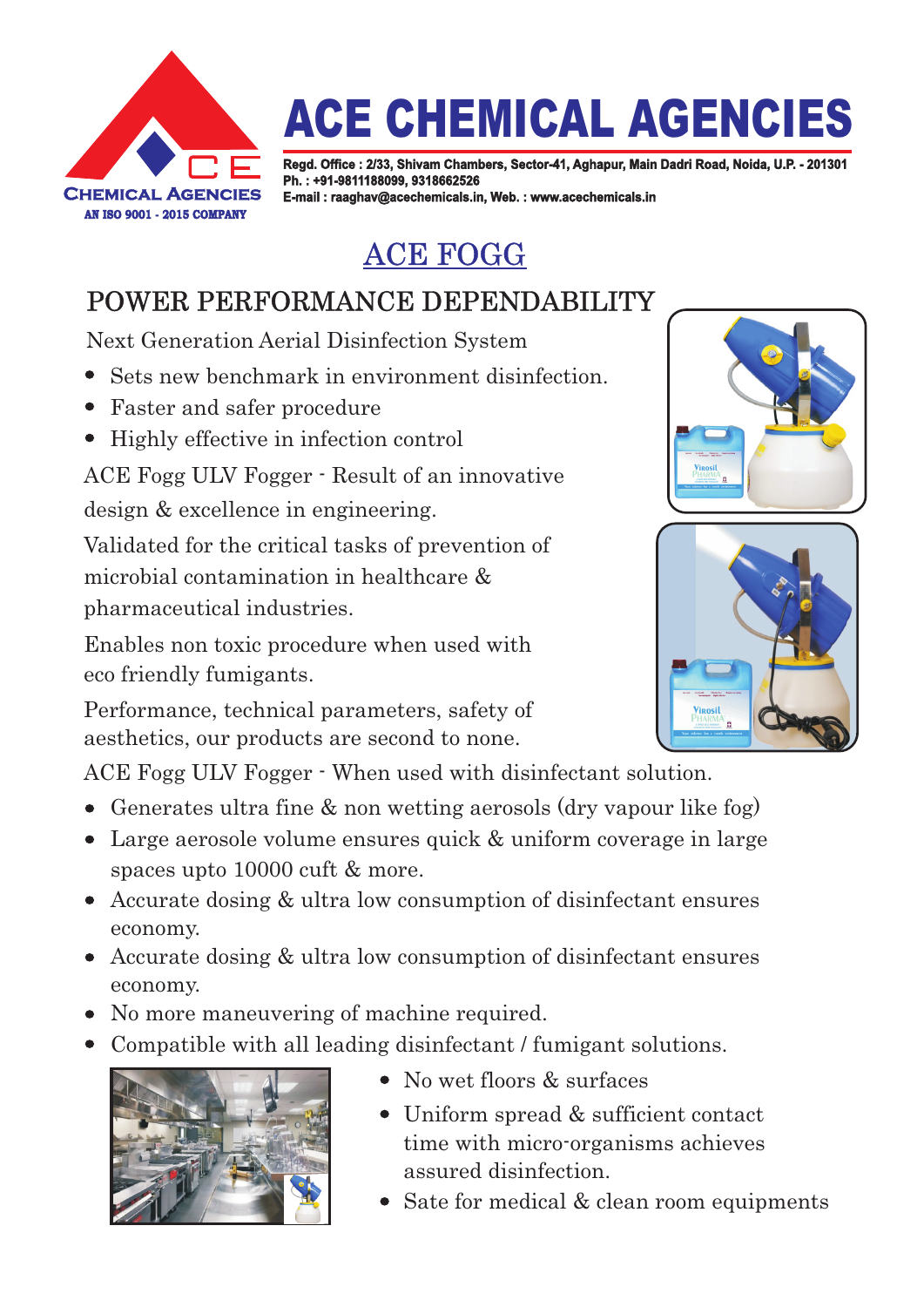

## **ACE CHEMICAL AGENCIES**

**Regd. Office : 2/33, Shivam Chambers, Sector-41, Aghapur, Main Dadri Road, Noida, U.P. - 201301 Ph. : +91-9811188099, 9318662526 E-mail : raaghav@acechemicals.in, Web. : www.acechemicals.in**

#### FEATURES

- UL & CE approved powerful turbo motors deliver 90% more thrust & spread.
- Complies to sterile area norms.
- Inner surface Nylon

Electric shockproof motor housing made of unbreakable Engg. plastics.



#### AERIAL & ENVIRONMENT DISINFECTION APPLICATIONS :

Disinfection Treatment Against Diseases Outbreak & Epidemic.

Hospitals : Operation Theaters & ICUs, General wards, Clinics.

Pharmaceutical & Biotech Industries : Injectable Vaccines, Parenteral Mfg. Areas,

Laboratories : Microbiology, Tissue Culture, Stem Cell & IVF.

Medical Devices Mfg.

Hatcheries & Animal Houses

Food Processing & Dairy Industry

Anti mildew treatment

Sericultural Industry